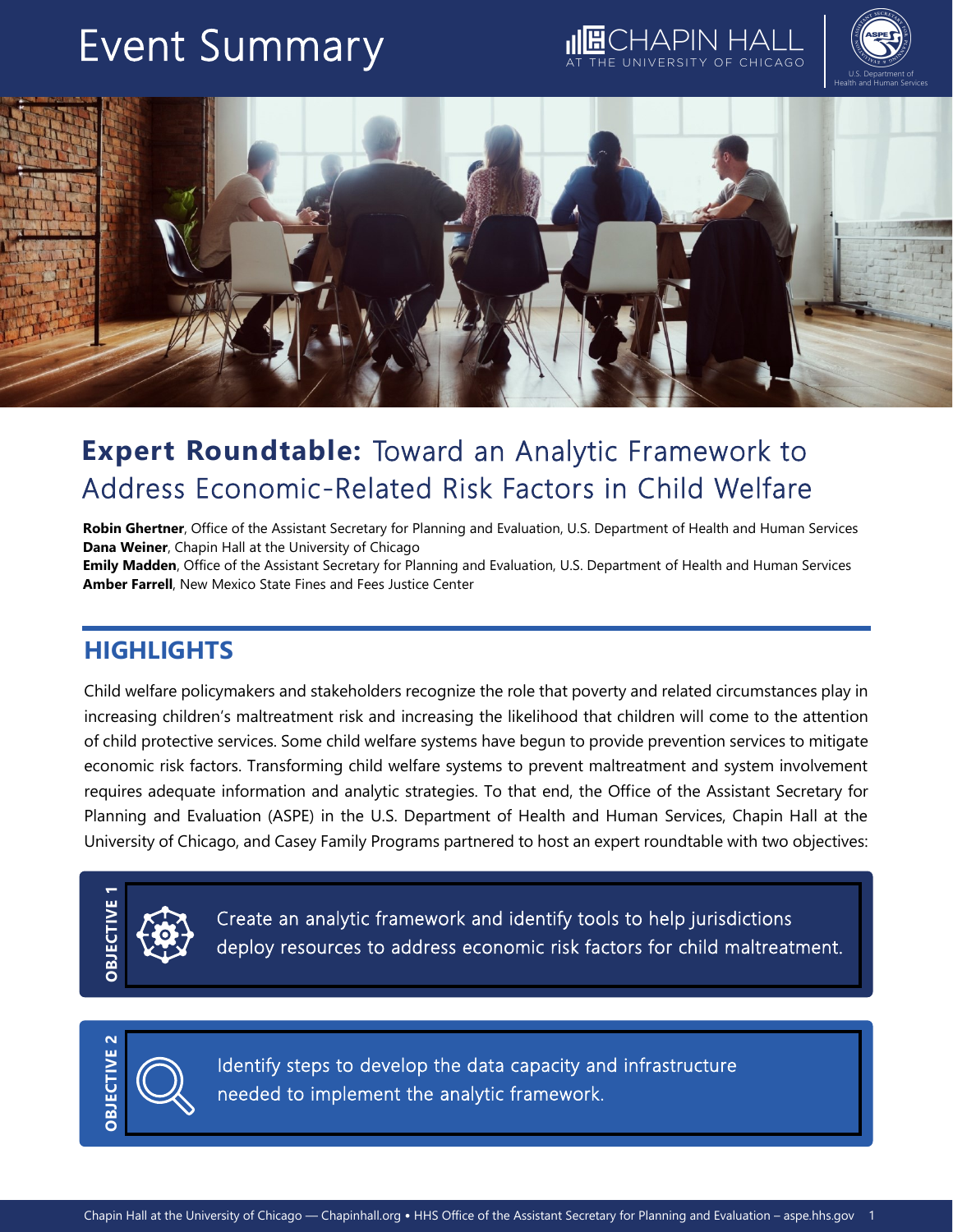Roundtable attendees all participated in four sessions, each focused on an aspect essential to the successful creation of an analytic framework to address economic risk factors in child welfare. The first session focused on developing a vision for how real-time analysis can support different child welfare stakeholders in addressing economic risk factors. In this session, participants considered *what information an economic risk framework should*  **provide**, including how to disentangle direct risk factors from those that do not cause maltreatment, among other areas of inquiry. The session also noted *important metrics for understanding and*  childhood experiences scores and family functioning. Participants discussed *how to measure and monitor effectiveness of economic interventions*, focusing on well-being and different measurement needs of different communities. The session also addressed *what an analytic framework should accomplish and for whom*, *key stakeholders who should inform the vision*, and additional considerations in developing and implementing an analytic framework.

The second session centered on key elements for an analytic framework. This included *identifying key policy and research questions*, how to *define and operationalize economic risk*, the specific *data needs* in order to implement analytics, and the *analytic methodologies and tools* agencies need to implement a framework on economic risk.

The third session addressed the gap between the vision for an analytic framework, and the existing capabilities of child welfare and related systems. The final session prioritized action steps by different stakeholders. In these two sessions, participants focused on data capacity, analytic capacity, and stakeholder engagement. For *data capacity*, participants emphasized improved data collection to give a holistic view of family needs and strengths, data linking to other valuable datasets, and data access and availability to different stakeholders.

*Analytic capacity* discussions focused on systematically using innovative methodological and analytic tools, building capacity of the child welfare workforce to use and interpret data and analysis, and enhancing technological infrastructure. Finally, *stakeholder engagement* focused on encouraging collaboration among agencies and service providers, inviting stakeholders to inform data and analytic work, and sharing results with stakeholders.

# **INTRODUCTION AND ROUNDTABLE OBJECTIVES**

On June 23 and 24, 2021, the Office of the Assistant Secretary for Planning and Evaluation (ASPE) in the U.S. Department of Health and Human Services, Chapin Hall at the University of Chicago, and Casey Family Programs, partnered to host an expert roundtable, "Toward an Analytic Framework to Address Economic-Related Risk Factors in Child Welfare." The roundtable—held virtually—brought together experts with two objectives:

- 1. Create an analytic framework and identify tools to help jurisdictions deploy resources to address economic risk factors for child maltreatment.
- 2. Identify steps to develop the data capacity and infrastructure needed to implement the analytic framework.

The roundtable included 45 experts selected to provide a range of perspectives on the meeting objectives. The experts were diverse in their institutions (federal agencies, state and local agencies, academia, foundations, private sector), areas of expertise (child welfare, data and analytics, economic supports), career trajectories (mid-career, senior), gender, race, and ethnicity. The participant list can be found in Appendix A.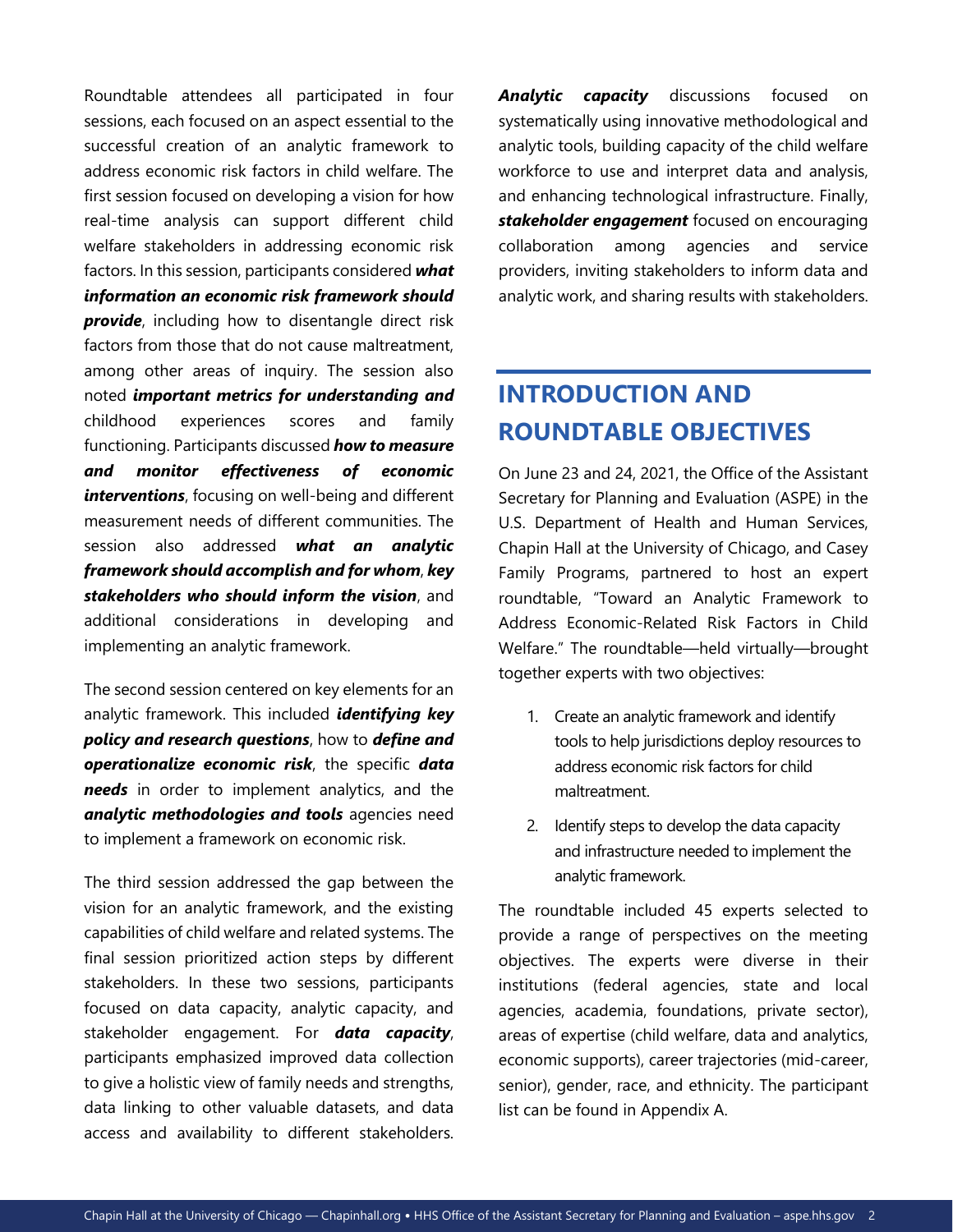The roundtable consisted of four facilitated breakout sessions, remarks from leadership in ASPE and Chapin Hall, and two background presentations: "Why we need a parallel vision for data and analytics to support the prevention vision" and "Current state of Comprehensive Child Welfare Information Systems (CCWIS) and other data integration efforts." The breakout sessions followed a systematic approach to develop the analytic framework, illustrated by Figure 1. The first session focused on formulating a vision for the framework. The second focused on identifying specific elements of the framework. The third assessed the gaps between the current state of data and analytics in child welfare, and the vision for the framework. The final session prioritized action steps for implementing the framework. The roundtable agenda can be found in Appendix B.

### **BACKGROUND**

National, state, and local child welfare policymakers and stakeholders have taken a number of important steps to incorporate a prevention perspective in child welfare practice. The Family First Prevention Services Act of 2018 (FFPSA) allows states to leverage federal Title IV-E funds for approved evidence-based prevention services related to parenting skills, substance use disorder, and mental health treatment. Public child welfare agencies and foundations have made investments to redesign child protection systems to support child and family well-being, prevent maltreatment. and avoid unnecessary family separations.

At the same time, stakeholders recognize the role that poverty and its related circumstances play in increasing both maltreatment risk and the likelihood that children will come to the attention of child protective services. Economic factors also contribute to historical disproportionate involvement in the child welfare system among different racial and ethnic groups, as well as

#### **Figure 1. Flow of the Roundtable Sessions**



inequities in child welfare outcomes. Prevention services could focus on mitigating these economicrelated factors that drive and sustain disparities. However, system transformation requires adequate information and analytic approaches to:

- define economic risk of child maltreatment or child welfare involvement and identify children and families experiencing this form of economic risk;
- collaborate effectively with a range of stakeholders to prevent maltreatment due to economic risk factors; and
- assess the effectiveness of prevention practices that mitigate the impact of economic risk factors.

Improved data and analytics includes timely, integrated data systems across programmatic areas and sectors, analytic approaches that incorporate local context and illuminate disparities, and output that is responsive to the needs of policymakers, practitioners, and families across programmatic areas and sectors.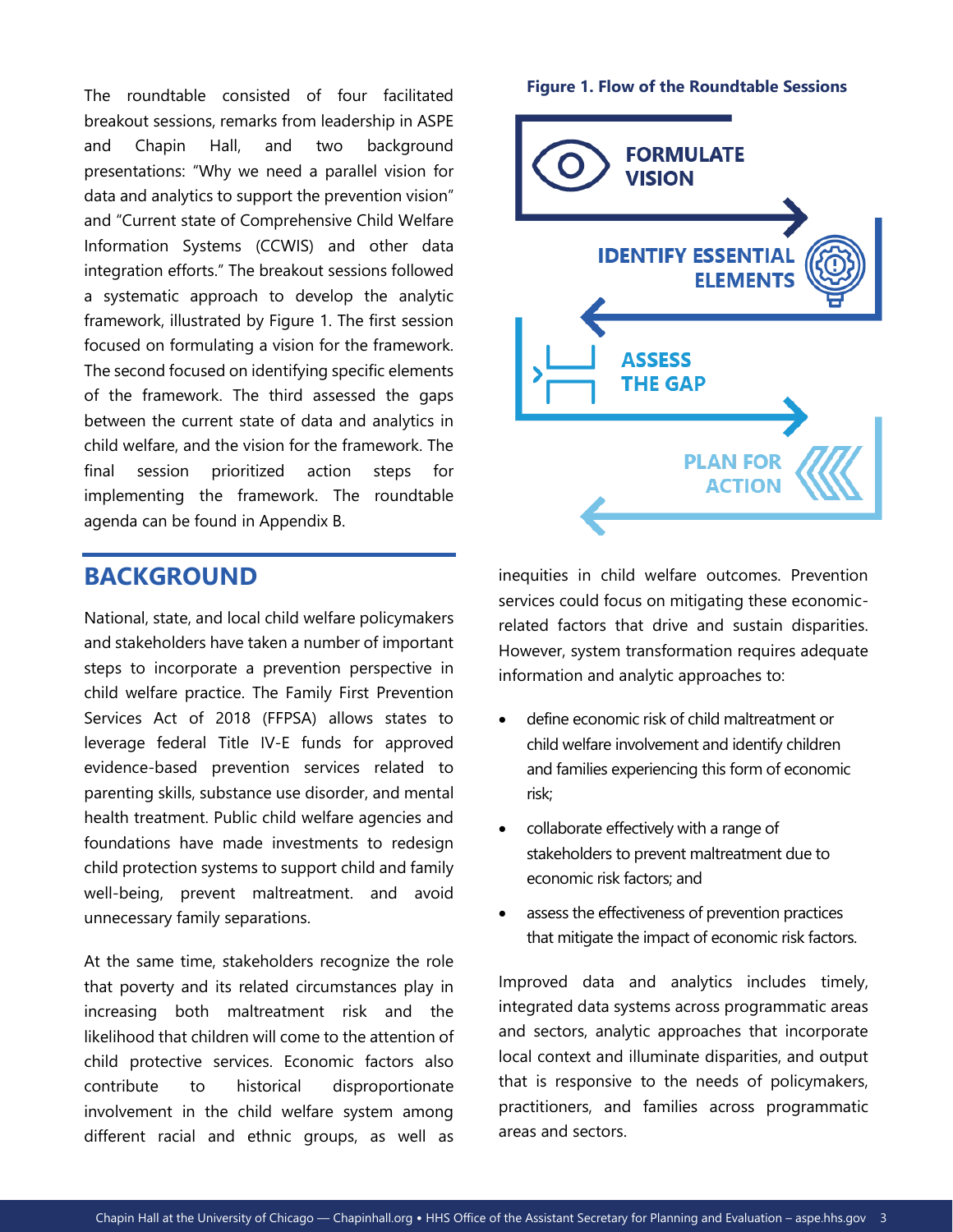### **SESSION SUMMARY**

**Session 1: Develop a vision for how realtime analysis can support different child welfare stakeholders in addressing economic risk factors** 

This session promoted discussion surrounding economic risk factors: how to understand and measure economic risk, how to monitor the effectiveness of related interventions, and how to thoughtfully design an analytic framework to address economic risk.

Participants first considered what information an economic risk framework should provide. Participants discussed the shortcomings of common child welfare outcomes in capturing risk. They suggested practitioners take time to operationalize outcomes of interest (for example, maltreatment, neglect, etc.) with specific and thoughtful language to more accurately identify appropriate measures. Participants discussed several areas the framework could illuminate:

- Disentangle direct risk factors from those that do not cause maltreatment. The framework should help practitioners distinguish reports of maltreatment from actual maltreatment.
- Efficiently allocate budgetary and other resources related to economic supports.
- Identify inequities in participation, service delivery, and outcomes that may be caused or exacerbated by economic risk. Pinpoint specific parts of the child welfare and related systems that introduce or exacerbate inequities.
- Prevent increases in surveillance of families. particularly as more services may be provided upstream to prevent maltreatment and system involvement.
- Align economic support programs to child welfare

metrics (both existing and new).

Next, participants noted important metrics for understanding and measuring economic risk, including: Adverse Childhood Experiences Scores (ACES), social determinants of health, health insurance status and its implications for access to services, family functioning assessment tools, and tax and wage records to understand income. Participants brought up the need for a cohesive definition of material hardship using administrative data. Discussion also covered the importance of stratifying metrics by race and ethnicity. Participants considered what information the framework needs to provide beyond awareness of racial equity and disparities, and how the framework could address equity issues in terms of the economic experiences of communities of color. Finally, participants debated the importance of capturing communities with the appropriate unit of analysis (such as census tract, block, county), and using predictive analytics to estimate family needs based on location and other factors.

Once metrics were identified, participants suggested mapping metrics on to economic supports that are available to families to identify gaps in the landscape of support. Participants then discussed how to measure and monitor effectiveness of economic interventions and relevant outcomes. Discussion centered on wellbeing, what outcomes constitute well-being, and how it may be defined differently for different communities. Further, participants noted the importance of capturing not just the number and quality of the services that are families are referred to, but also whether referred families actually connect with services for which they are eligible .

Next, participants discussed what an analytic framework should accomplish and for whom. They agreed a framework should be designed with researchers, families, practitioners, community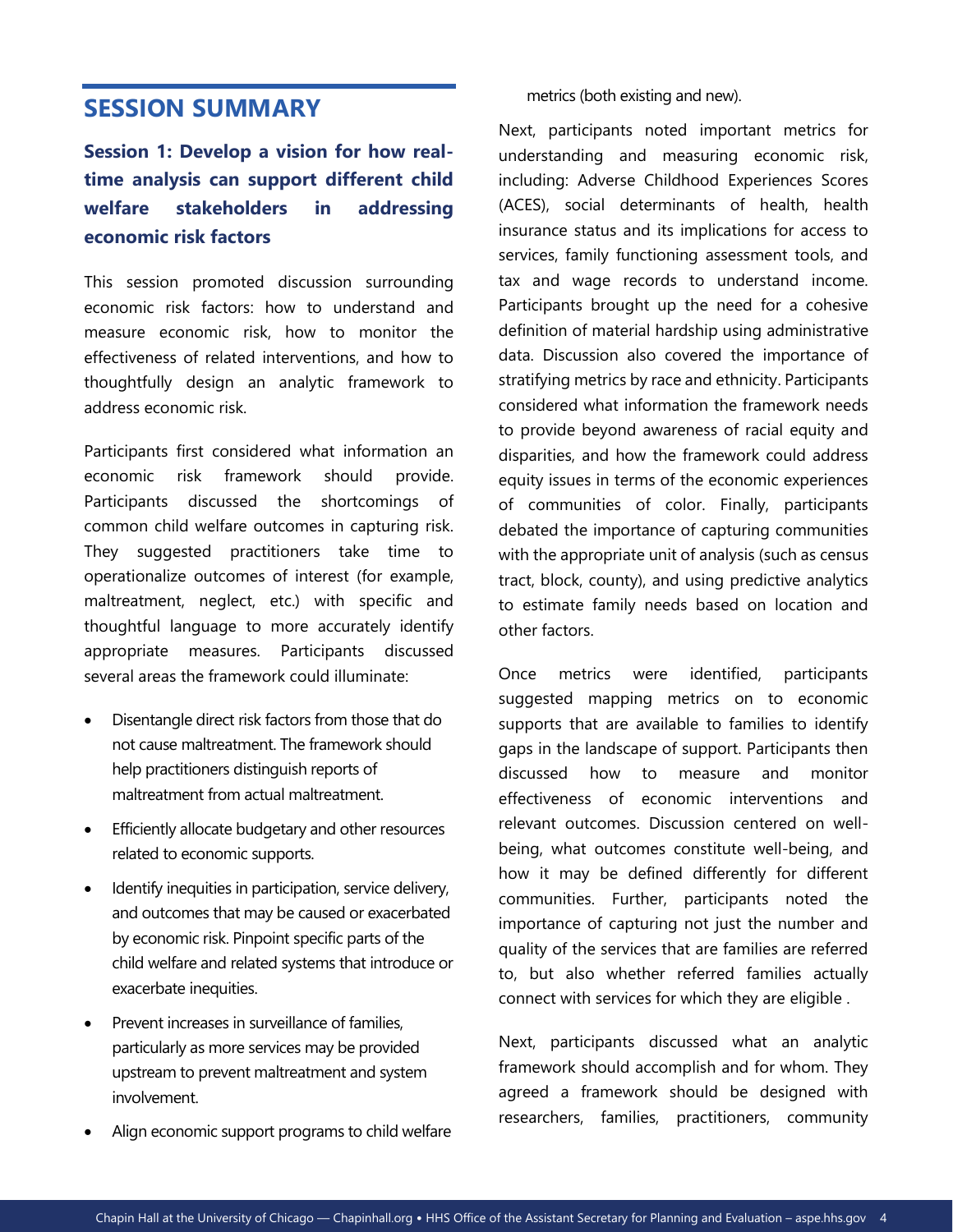members, and policymakers in mind as potential users. Some of the goals discussed include:

- Help practitioners articulate and assess family needs.
- Bridge the gap between research and fieldwork.
- Provide real-time data analytics for service providers.
- Support family service and child removal decisions.
- Help families understand their involvement and resources in child welfare and other systems.
- Allow data sharing among data systems across public agencies, and subsequent collaboration across those agencies fueled by data.
- Support caseworkers in initiating linkages to other services in child welfare and other systems.
- Highlight community-level or geographical factors of child maltreatment risk (such as racial heterogeneity/homogeneity, school funding, property tax structure) and how such factors may contribute to both poverty and inequities in child maltreatment, child welfare system involvement, and subsequent outcomes.
- Conduct gap analysis to understand indicators of economic need relative to available family supports and services.

Participants identified key stakeholders who should inform the vision for an economic risk framework and ideas for securing their involvement. Key stakeholders included people with lived experience, education and judicial system actors, housing and employment services providers, economic development programs, and community organizations.

Finally, roundtable participants described important considerations in developing and implementing an analytic framework. These include limitations of workforce capacity: the framework will rely on increased data literacy among workers, which may require increased training in many agencies. Participants also noted concerns about increased data collection leading to increased surveillance of families by their communities. Participants agreed that while risk identification and prevention are the chief goals of this project, avoiding unnecessary intrusion into the lives of families is a priority as well as explaining to families why data are being collected. It will also be critical to first identify existing data from other systems that should be integrated into child welfare data systems. Participants also shared that it can be difficult to capture timely administrative data. Finally, because identifying risk entails capturing more upstream data points, some participants shared concerns that the role of child welfare may inadvertently be expanded beyond its current capacity.

### **Session 2: Key elements for an analytic framework**

This session focused on identifying key elements of an analytic framework to address economic risk and grouped those elements into three categories: (1) defining and operationalizing economic risk; (2) data needed to measure and analyze risk and its effects; and (3) available analytic methodologies and tools.

Identifying key policy and research questions was viewed as an important first step in determining what data and analytic approaches are needed for the framework. Within the broad objective to reduce economic risk, specific questions or issues related to policy development, program design and implementation, and service delivery should guide how the framework is executed.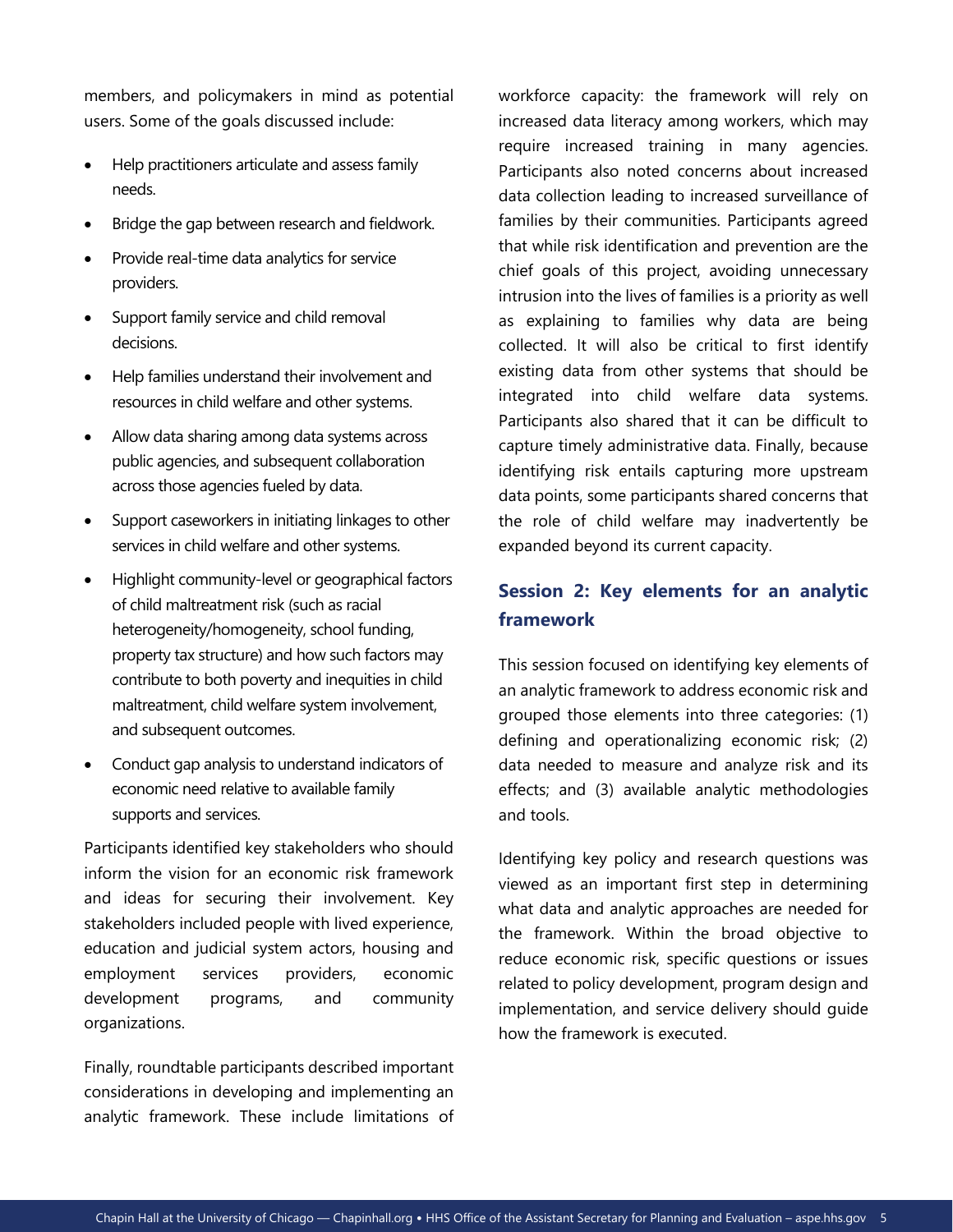# **BOX 1. FACTORS RELATED TO ECONOMIC RISK**

### **Individual Level**

- Household and family income—including all earnings, benefits, and child support payments—as measured in different ways, including the official poverty measure, the supplemental poverty measure, or other income-needs ratios
- Employment status, stability, and work schedules
- Living conditions: housing adequacy, housing stability, running water, electricity, utilities, etc.
- Household composition—including number of members, marital and caregiver status, age, gender, and generational status—with focus on single-parent families and intergenerational households, and the involvement of fathers and their extended family in child rearing
- Household spending and cost burdens, particularly with regards to housing cost burden and housing vouchers, and child support payments
- Residential mobility
- Disability status, caregiving needs and arrangements, and chronic health issues
- Mental health functioning
- Eligibility and receipt of different income support programs (such as Temporary Assistance for Needy Families [TANF], Supplemental Nutrition Assistance Program [SNAP], Supplemental Security Income [SSI])
- Education level of adults in the household
- Social determinants of health: access to healthcare, education, high-paying jobs
- Access to family-friendly policies (paid family leave, child care subsidies, flexible scheduling)
- Homeownership
- Child and family demographics, including race, ethnicity, sexual orientation and gender identity
- Financial literacy and access, including to bank accounts, savings, and credit
- Social capital and support networks

### **Community Level**

- Discrimination based on race, ethnicity, gender identity, sexual orientation
- Areas with concentrated and persistent poverty
- Urbanicity/rurality, including tribal lands
- Community assets, such as availability of social services, health care (including behavioral health), transportation networks, access to healthy food markets and pharmacies
- Social cohesion, social isolation, social supports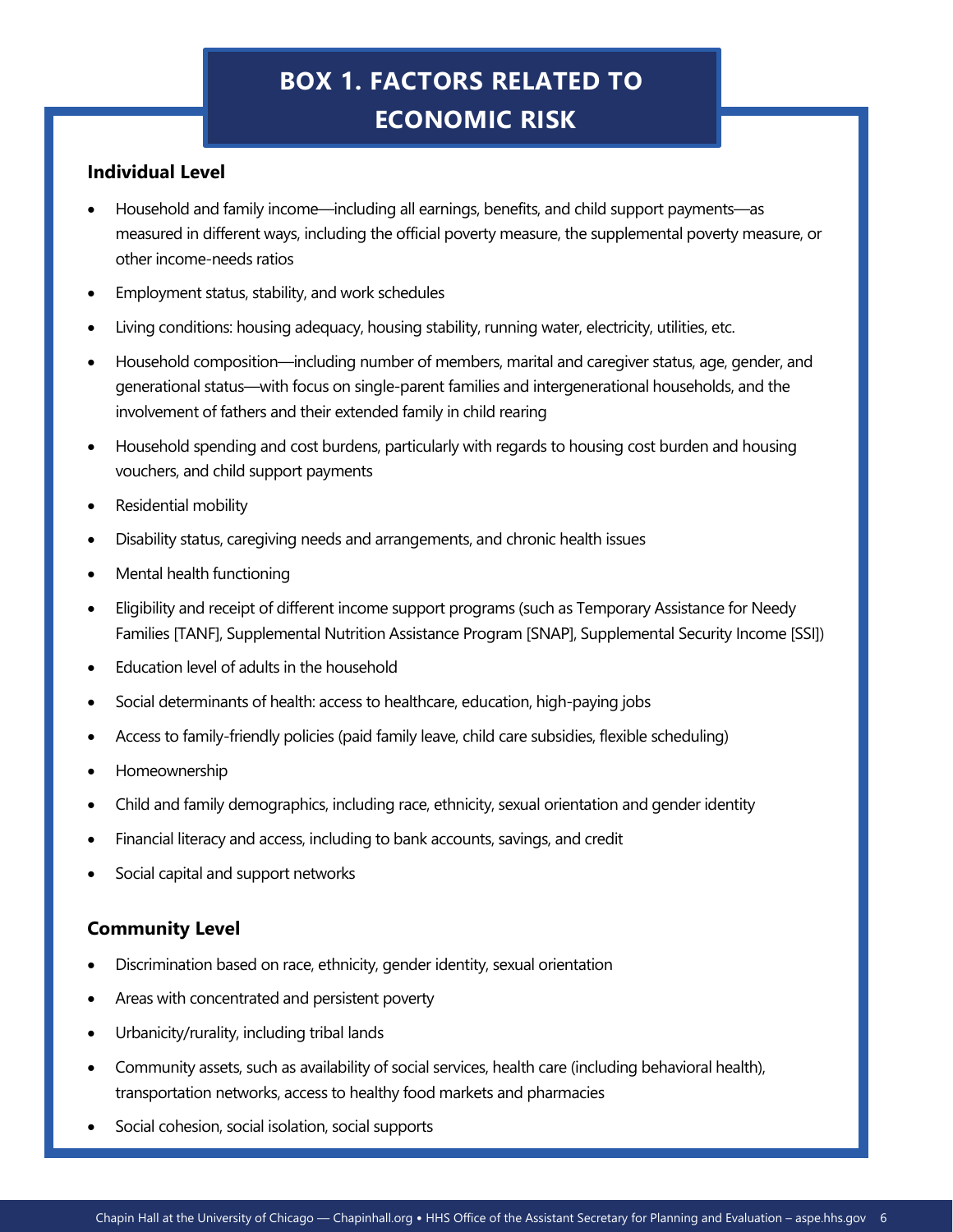#### **Define and operationalize economic risk**

Participants offered many factors that contribute to economic risk that should be considered in an analytic framework. These include factors at the individual family level, and others at the community level. **Box 1** highlights examples participants described.

Discussions highlighted important considerations regarding economic risk. One key consideration is that economic risk may need to be operationalized differently at different units of analysis, such as the family versus the neighborhood. Participants also discussed that economic risk is not static but can change over time. As a result, operationalizing risk for analytic purposes should consider both point-intime needs, as well as patterns over time (for both the individual family as well as the community).

Participants discussed the need to measure the multiple facets of economic risk. Are we measuring the most important aspects of these concepts? For example, when looking at SNAP participation, would measures such as "How many months of SNAP?" or "Intermittent or long-lasting SNAP usage?" be more useful for understanding how SNAP relates to economic risk and how to best support families? Aside from studying program beneficiaries, researchers may learn from analyzing who has been rejected from economic support programs, who is not able to apply, and who is eligible but not receiving services. This would provide insight into the source of barriers and resistance to economic assistance.

#### **Data Needs**

In general, participants thought measurement of economic risk is limited by existing data, particularly administrative data accessible to child welfare agencies and researchers. Participants discussed data sources and variables that should be included

in the framework. Some examples include information on the child's entire caregiver network, experiences, and quality of life of youth in foster care; tax records; receipt of TANF, SNAP, Medicaid, and unemployment insurance; and other direct data collection from families (rather than through the conduit of a caseworker). Participants also suggested that child and family assessments provide rich information and should be standardized throughout the country for ease of data sharing/linking.

Participants described the value of child support data in child welfare analysis. Many families involved in child welfare systems are also involved in child support enforcement systems, and many participants viewed child support as important to understanding economic support and risk. Child support data are typically unavailable to child welfare agencies and researchers, even though decisions made by child support enforcement agencies and courts can affect child welfare outcomes. Participants emphasized that we need to think about data, and data availability, at different levels of the social ecology: individual/family, community, systems, state, and federal policies and programs. At the individual level, participants generally agreed that data on families should be disaggregated to the extent possible by race, ethnicity, and gender. Geographic variables are important to understanding the location of economic needs and services, and subsequently target resources. Participants also described the importance of measuring protective factors along with risk factors.

Aside from specific data sources and variables, participants described the importance of the quality, value, and usability of data. High-quality data are necessary to produce results that decisionmakers can rely on. Relatedly, data quality issues in current data collection efforts was the most commonly discussed data issue among participants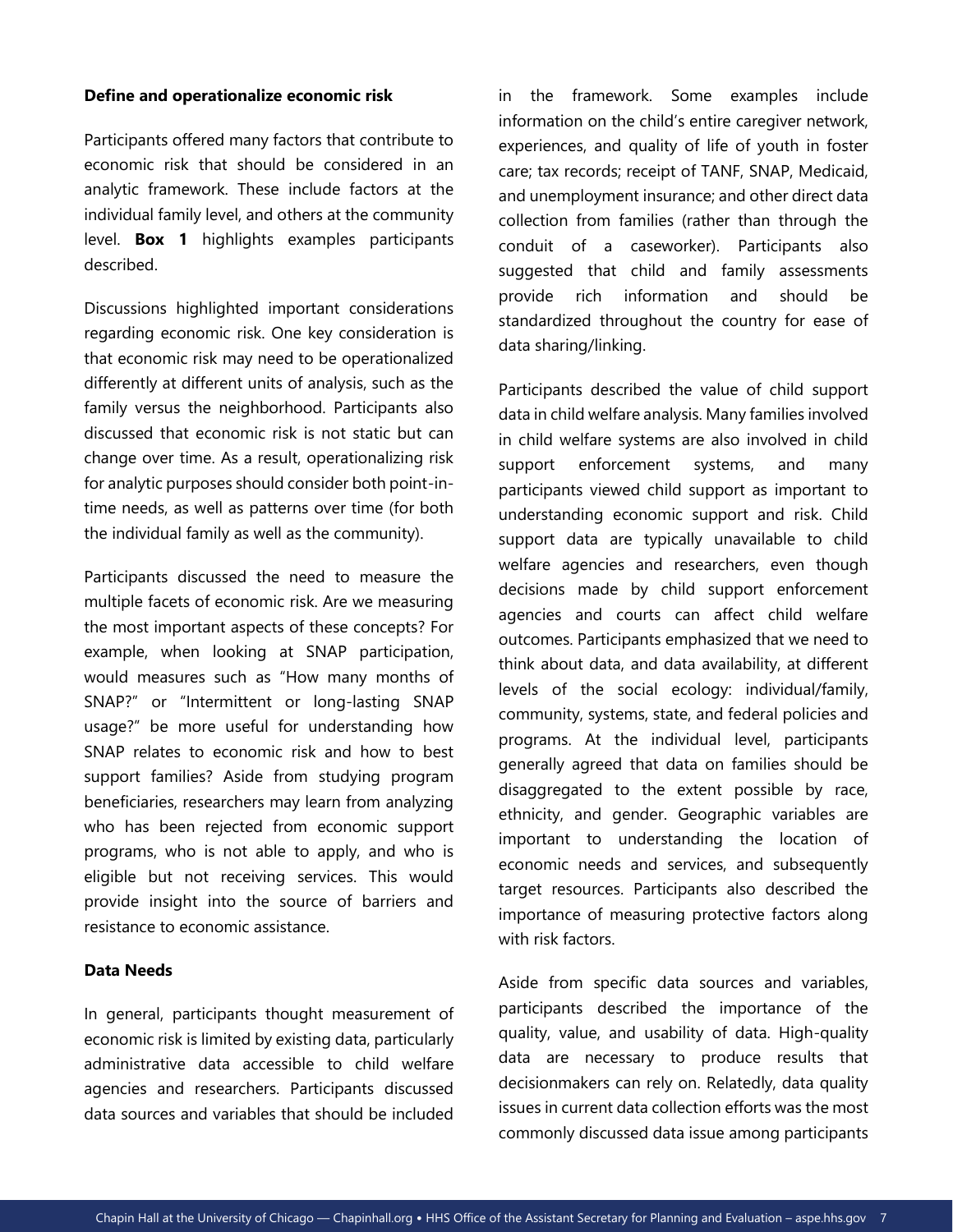(discussed further in Sessions 3 and 4). In many instances it may be more prudent to improve the quality of existing data collections before collecting new data. The lack of standardization across states also needs to be closely examined and accounted for. More standardization would permit more rigorous analysis across jurisdictions. Participants generally talked about the need to identify approaches to incentivize improvements in data collection.

Additionally, to help differentiate economic hardship, participants suggested collecting data that can help distinguish between families facing economic hardship with no other risk of maltreatment, relative to those facing safety-related risk of maltreatment. Research in this area would also benefit from encouraging states to use better screening tools. We need to ensure that we are using scientifically valid assessments and may need to find ways to provide best-practices guidance to states on how to best collect information of interest. Participants also discussed more specific needs, including access to data about participation in economic support programs (for example, administrative data collected by benefit programs such as Supplemental Security Income, or income data collected by the Internal Revenue Service), educating legal staff to minimize access to data being blocked, studies of income loss, and best practices to address security, privacy, and other legal issues.

Another consideration when operationalizing economic risk is the role of qualitative data in assessing risk at different levels. Information gained from qualitative efforts can give us insight into what children and families need and the challenges they face. Some participants felt that the framework should consider how to leverage qualitative data, which could include text mining of caseworker notes to understand information not easily captured in standardized data fields. Another idea was to get data on calls to support services hotlines (such as 2- 1-1, as established by some jurisdictions) and the services that are requested.

Finally, some participants acknowledged that the data needed to support the objectives of the analytic framework may rely on sources with less quality or reliability than data currently collected, even though existing data are insufficient.

### **Analytic methodologies and tools**

Many different methodologies and analytic capabilities can be included in this framework. Participants highlighted a number of approaches, both well-established ones and ones needing more development. Examples include:

- Predictive risk modeling using economic risk factors to predict who might need and be eligible for economic supports
- Place-based risk modeling to target resources, supports, and services
- Other forms of geospatial analysis, including leveraging geographic information system (GIS) tools to map resources and risk
- Simulation modeling, to project how potential policies and programs, such as specific economic supports, could impact economic risk, subsequent maltreatment, and system involvement
- Methods to harmonize and link data across systems
- High-quality screening tools and scientifically valid assessments, including promising practices for jurisdictions in how to use them.

Some participants recognized the need for methods to systematically assess eligibility for and receipt of different benefits and services, as well as evaluating how economic support policies work together and contribute to eligibility for other supports (which may result in "benefits cliffs" or high effective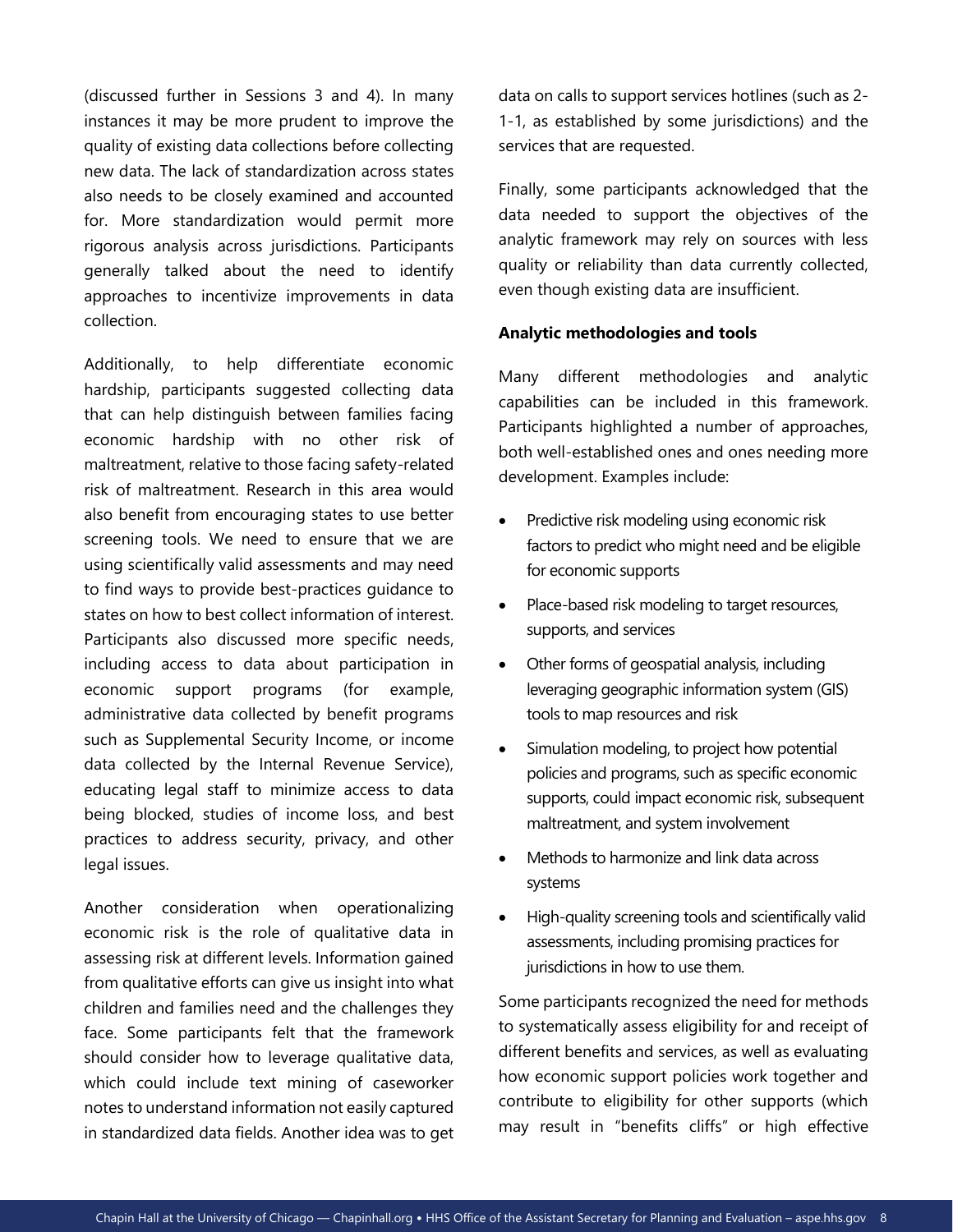marginal tax rates). Participants discussed the value of participatory action qualitative methods. These methods are different than traditional research methods. A participant described using quantitative data to identify geographic areas of poverty, and then collecting qualitative data through interaction with community members to generate a deeper understanding of the challenges faced by the community and services they need.

Aside from analytic methodologies, participants described the importance of the capacity of child welfare stakeholders to use and interpret data and analysis. Agency decisionmakers could benefit from training in the value of data and analysis, and how to interpret results, in order to design better policies and programs. Social workers could be trained in analytic approaches to better design packages of supports that maximize benefits and minimize risk for families

Participants mentioned the need to ensure child welfare outcomes are included in experimental and nonexperimental studies of income supports (such as universal basic income). Studies of income loss, such as early expiration of enhanced unemployment benefits, would also enhance the framework.

Finally, participants laid out key questions that jurisdictions implementing an analytic framework will need to address (see **Box 2**). The answers to these questions may differ by locality.

### **BOX 2. QUESTIONS TO CONSIDER WHEN DEVELOPING AN ANALYTIC FRAMEWORK**

- How can the framework support states in planning and implementing prevention plans as part of FFPSA?
- How can the framework integrate processes, data collection, and analysis with other ongoing reporting requirements, such as Child & Family Services Reviews?
- Which stakeholders should have access to which data?
- How can we incentivize better data collection, including both new data and data of better quality?
- How can our data and analytic approaches better incorporate the perspectives of families involved in, or at risk of being involved in, child welfare systems?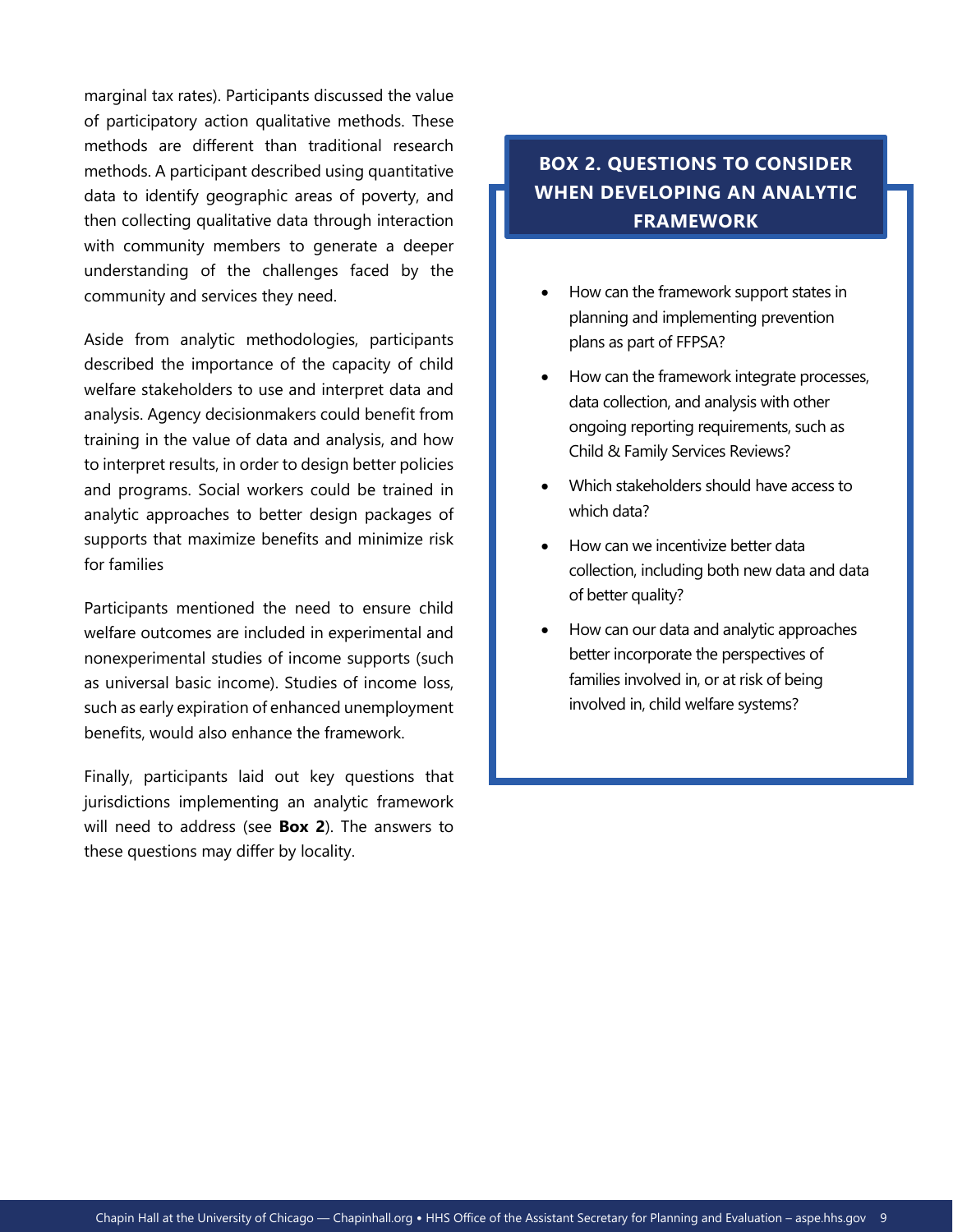### **Sessions 3 and 4: How far are we from the vision? What needs to change? What action steps should we prioritize?**

Session 3 covered how far child welfare systems are from being able to implement the group's collective vision of an analytic framework to address economic risk. Session 4 focused on how to prioritize actions and opportunities identified in previous sessions, including what factors should be considered in that prioritization. In both sessions, participants covered similar broad areas for child welfare and related fields to focus on. These areas include data capacity, analytic capacity, and stakeholder engagement.

### **Data Capacity**

Participants identified a number of gaps in the data capacity of child welfare agencies and researchers. They made clear recommendations for action to address those gaps, focused on data collection, sharing and linking, and accessibility.

Regarding *data collection*, participants felt that child welfare agencies do not collect adequate data to have a holistic view of family needs and strengths. Participants generally agreed that National Child Abuse and Neglect Data System (NCANDS) and the Adoption and Foster Care Analysis and Reporting System  $(AFCARS)^1$  have several issues that need to be addressed related to the data currently being collected. Participants also felt some data are not being collected but should be. It is challenging for child welfare agencies to collect data from some populations and services—particularly data regarding children who are with kin or other temporary caregivers and are not in formal foster care. Agencies do not always collect detailed,

reliable data on services provided. Those that do may not always store the data in usable formats. For example, the increased funding of agencies' prevention services through FFPSA and other efforts provides a valuable opportunity to collect more data on services and outcomes. However, federal guidance does not currently call for collecting detailed service and outcome data for prevention services funded through FFPSA. No federal database currently exists to standardize required service data or provide opportunity for analysis. This crucial information needs to be incorporated into data systems to enhance the analysis. Participants expressed concern about the quality of much of the data currently collected by agencies. They emphasized the need to invest in improving data quality. Participants pointed out that some jurisdictions may duplicate data collection, with multiple systems collecting the same information from the same families. This may re-traumatize families. It can also be a potential barrier to service uptake, since similar questions may be asked in a variety of ways or information may be collected in different formats.

Participants felt that agencies and researchers should prioritize collecting regular, repeatable measures, and avoid collecting data at a single point in time to answer specific questions. Participants recognized that policy and programmatic questions and family circumstances change over time, and that investments should prioritize sustained data collection that can develop lasting capacity.

<sup>&</sup>lt;sup>1</sup> NCANDS and AFCARS are the primary federal data administrative systems collecting data on child welfare cases reported by states. [NCANDS](https://www.acf.hhs.gov/cb/research-data-technology/reporting-systems/ncands) contains information on children with screened-in allegations of child maltreatment and [AFCARS](https://www.acf.hhs.gov/cb/data-research/adoption-fostercare) contains information on foster care and adoption cases.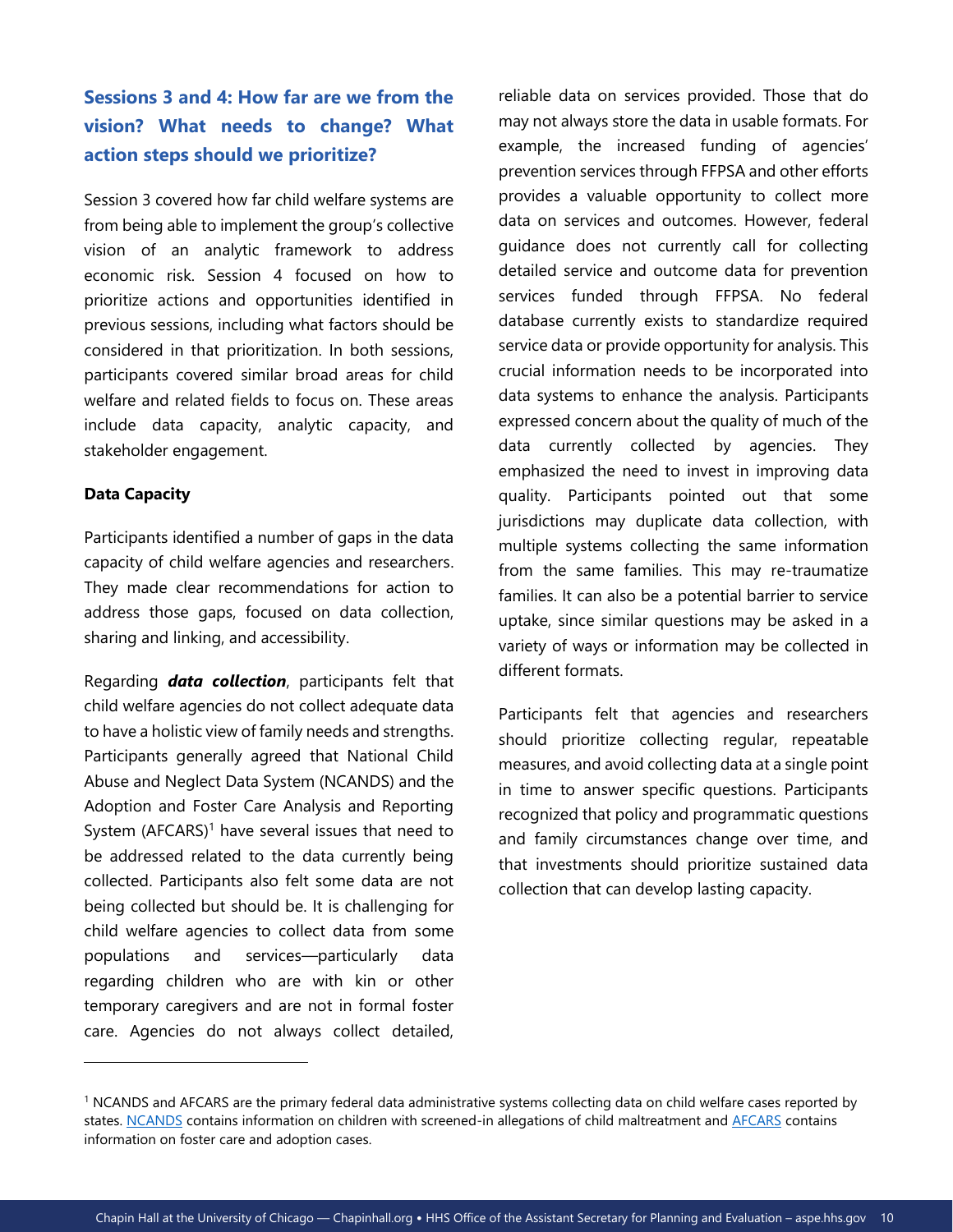*Data linking* was one of the most widely discussed opportunities for increasing available data. Much of the information analysts and researchers need to support efforts to reduce economic risk is available in administrative data systems outside the child welfare system. However, participants noted that data sources they identified as important for the framework are generally not linked with child welfare data (or with each other). If the data are linked, they are not accessible for research purposes. Child welfare data are not generally linked with other existing administrative data sources, such as SNAP, TANF, and Medicaid. Examples of actions (for federal and other stakeholders) discussed by participants are outlined in **Box 3**.

Privacy concerns regarding federal and state policies as well as perceptions of those policies present a major barrier to better data collection and linkages. Participants discussed the high level of data security needed to link multiple, large sets of human subjects data. In addition, research facility partners need to protect data in an integrated system. Agencies and research facilities need the capacity to ensure an adequate level of security to protect data from disclosure. Many participants felt that agencies did not have such capacity. This is particularly important when linking data, as more information on individuals can increase the risk of data sources being identified.

### **BOX 3. ACTIONS TO IMPROVE DATA SHARING AND LINKING TO SUPPORT AN ANALYTIC FRAMEWORK**

- Use a single universal identifier for individuals, allowing programs to conduct better analysis and also connect individuals with eligible supports. In particular, participants saw having a single identifier across Medicaid, SNAP, and child welfare systems as beneficial.
- Issue federal guidance making unambiguous the ability to share child welfare data with other program areas (and vice versa) for programmatic and research purposes. This could include an explicit program linking child welfare data to other federal and state data.
- Develop a jurisdiction-by-jurisdiction guide on data sharing rules, and a "myth-busting" document to clarify data sharing rules.
- Provide technical assistance to jurisdictions to improve how agencies link data, and how to use linked data to enhance decision making.
- Support jurisdiction-to-jurisdiction peer learning, as some states and localities may have made progress addressing barriers to data sharing that could be useful for others.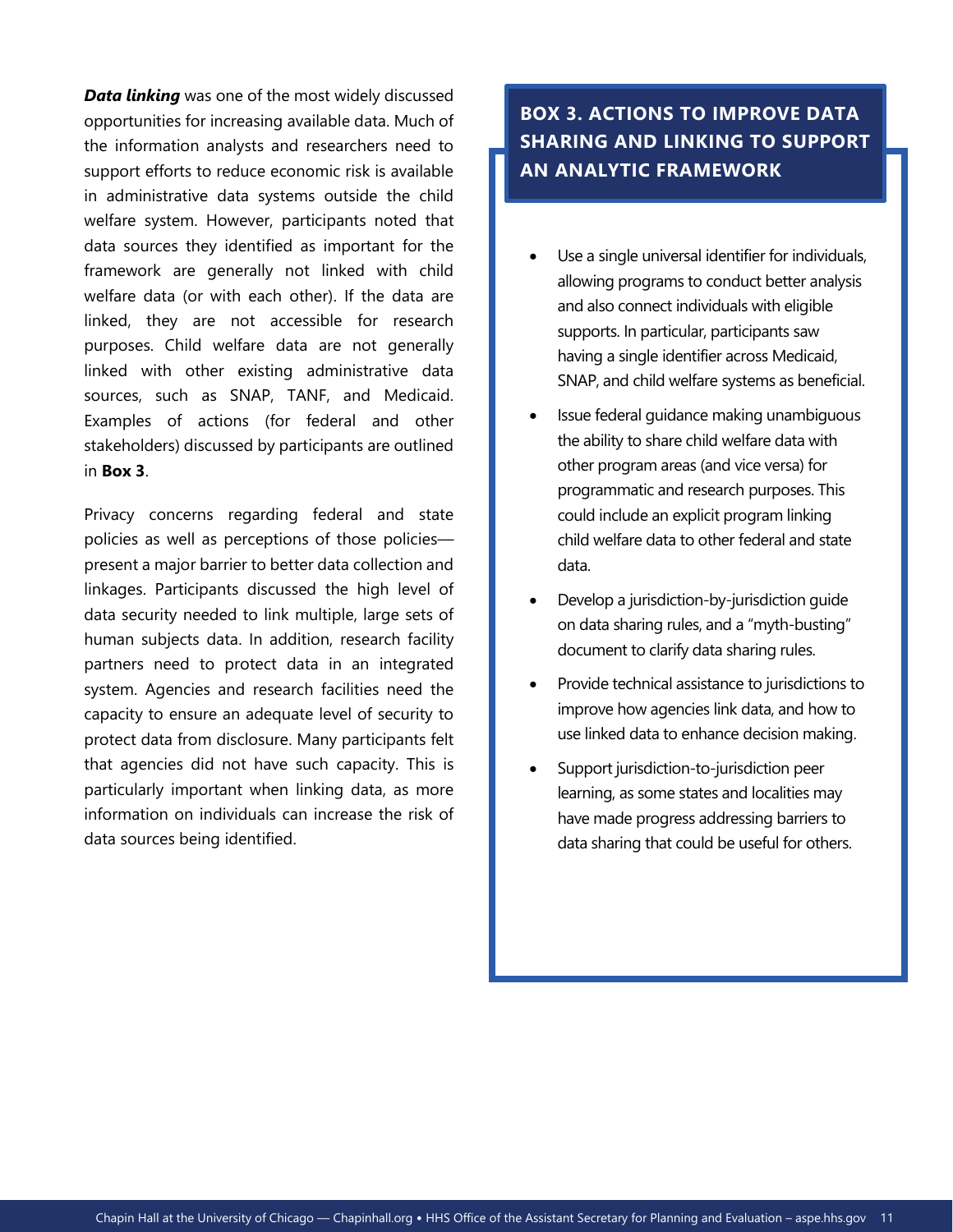Participants felt that the federal government could facilitate the linking of data between child welfare and other data sources. The federal government could also improve access to such linked data. Participants ideated around how avenues for accessing data remotely could be developed to support workers. They agreed that federal and state agencies need to remove barriers to data sharing. These barriers currently exist between states as well as between program offices within states, and sometimes even within one department or agency. Efforts in this area should clarify rules and processes, develop new policies, or change existing policies to facilitate sharing. Several participants felt that federal law did not limit data sharing, but rather state and local interpretation of federal laws tends to be more restrictive regarding what is permissible. Many participants strongly felt that state and local agencies need assurance that the federal government will not prosecute agencies for sharing data. Participants also discussed the role of CCWIS in linking data. In particular, they asked for clarification on the minimum data sharing that needs to take place for CCWIS systems to be compliant with regulations.

With regard to *data accessibility*, participants discussed the need for an improved, shared, crosssystem understanding of child welfare concepts and definitions. In service of this, they suggested a shared investment in educating partners and the community on what child welfare data "do and don't say." Moreover, participants believed systems would be more effective if they were designed to respond to community needs first rather than to comply with federal oversight structures. To increase usage, participants recommended data systems prioritize user-friendly interfaces, develop data use trainings, and seek buy-in from leadership of agencies around the country. To improve reporting, participants suggested the system emphasize rewarding programs that achieve positive outcomes rather than penalizing programs with undesirable outcomes.

#### **Analytic Capacity**

Participants outlined the need to improve the analytic capacity of the child welfare field and related fields in order to implement an analytic framework. Analytic capacity entails several domains. First, participants recognized the research field has developed a range of *innovative methodological and analytic tools* that child welfare systems were not regularly or systematically using. Many of these tools were outlined in Session 2; they include predictive modeling, geospatial analysis, and text mining of caseworker notes. Many of these methods are not perfect and have limitations. As a result, they must be implemented appropriately with adequate contextual information. For example, predictive modeling has the potential to both reduce and exacerbate inequities across different subpopulations, based on the biases that may be present in the data the models rely upon or the specific modeling technique.

Another area for capacity building is human capital. Participants discussed the *need to build the capacity of the workforce to use and interpret data and analysis*. This includes investing in data analytics as a profession within child welfare. It also includes offering foundational training of caseworkers on how to use and interpret data and quantitative analysis. This can be done through training and coaching, translating data and analysis results in a way that caseworkers can understand how to use them, and recruiting staff with data science and social work experience. Some participants suggested holding a series of trainings on how to analyze data wisely. In addition, emphasizing analytic skills sets among social work students could, over time, address this issue. Where this internal agency capacity is being developed (or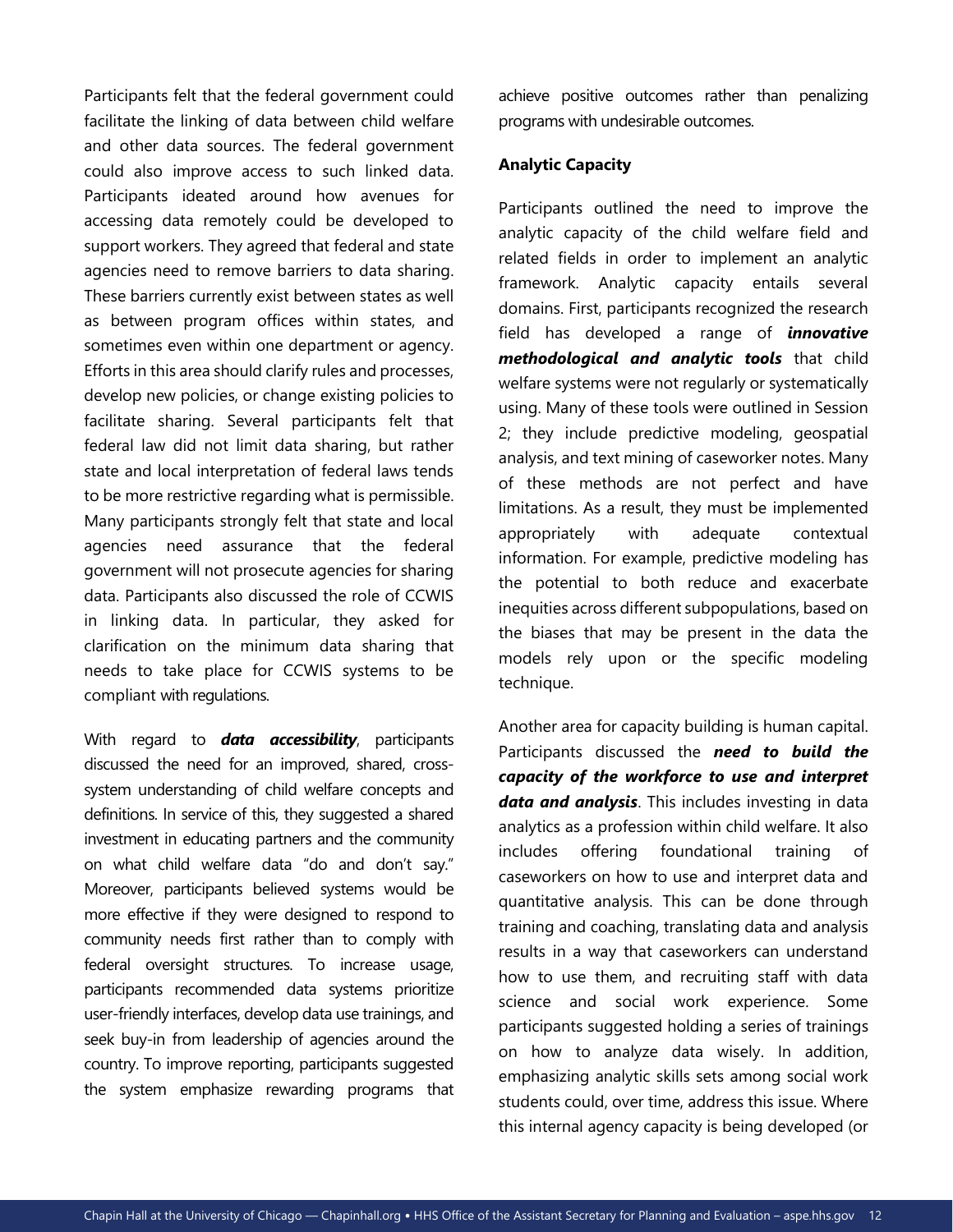perhaps in place of that internal capacity), participants stated that agencies could seek out university partners to support analytic capacity.

*Participants also discussed technological infrastructure* as a major gap and an opportunity for action. Participants said many agencies rely on antiquated information technology systems that are not nimble enough to incorporate new data collection or improved data quality. Participants said another barrier is a lack of transparency and access in systems designed and managed by private sector contractors. Some participants lamented that CCWIS was not being adopted by all states; some states had abandoned their CCWIS development, and little is known about the extent to which jurisdictions use CCWIS for analytics. Participants suggested that as federal agencies consider investing in the adoption of new technology (such as CCWIS), they consider how best to equitably support states. For example, a grant-based system may present an equity issue, as some states are further along in data capacity than others. Those that are less sophisticated have greater need but may not be well-positioned to win a grant competition.

#### *Stakeholder Engagement*

Stakeholder engagement on data and analytics was universally seen as a gap in current practice, and a key area in which to prioritize action. Participants discussed two areas for engagement. First, **e***ncouraging collaboration from agencies and service providers* that interact with child welfare agencies and families involved in child welfare systems. In many jurisdictions, participants felt that these stakeholders do not actively support data and analytic efforts to reduce economic risk. Participants discussed opportunities for engaging these stakeholders through caucuses or other structured engagement. They felt that developing a clear theory of change can help non-child welfare

stakeholders recognize their role, agree on common goals, and participate in activities related to measurement, data collection, and analysis, as well as service provision.

A second role for stakeholder engagement is to *inform data and analytic work and share results.* Participants felt that stakeholders need to drive how data are used, including defining problems that better data can help address and identifying and prioritizing opportunities for improving data and analytic infrastructure. Agencies, researchers, and advocates from child welfare need to reach out to stakeholders and listen to what they need. A list of stakeholders to engage in this area included caseworkers; children, youth, and families currently or formerly involved in the system; community groups and organizations; and funders. The families involved should have diverse backgrounds and experiences—for example, be of different race and ethnic groups, have different risk factors (such as housing insecurity and substance misuse), or have children with different needs (such as complex medical conditions). Engaging families is important to understand their needs and perspectives and to inform how data and analytics can support efforts to meet those needs. It is critical to engage child welfare caseworkers—including asking them what information they need to do their jobs—in order to collect relevant data and conduct analysis that will be meaningful and actionable. Similarly, agencies and researchers should engage families to learn what information they would find useful.

Some participants felt that stakeholders should be more engaged with child welfare agencies and researchers to develop shared accountability and support for data sharing. It is important for agencies and researchers to recognize the complex perspectives on child welfare data. Participants recognized families involved in child welfare systems have a certain degree of mistrust, as do other stakeholders who may have seen child welfare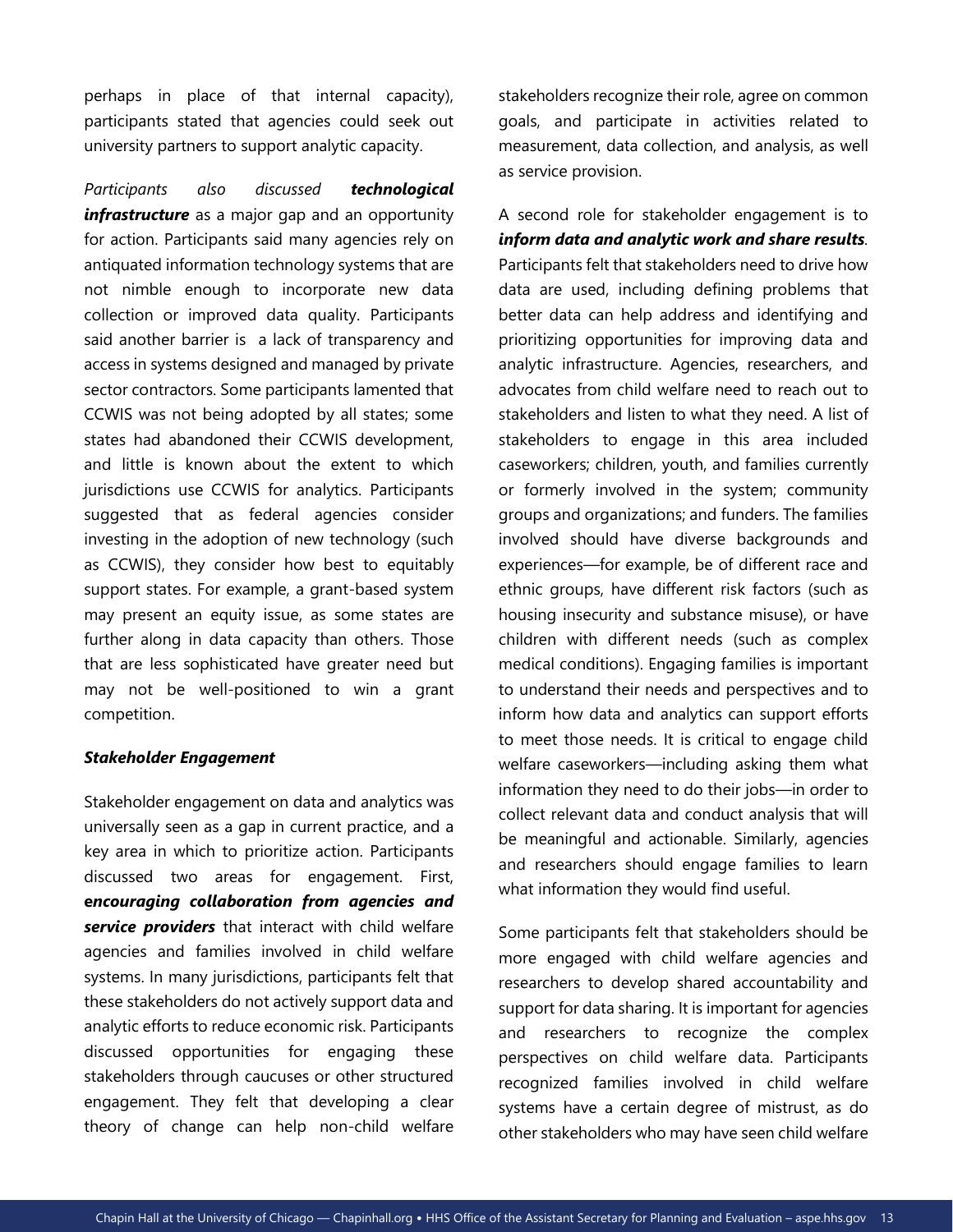agencies use data in ways that are not productive for family stability. There may be mistrust among caseworkers as well; they are asked to record a lot of data but may not see any of the benefits of such data. In addition, stakeholders should be paid to acknowledge their involvement and time. Moreover, transparency should be emphasized to all involved in design and use of the system and leadership should consider engaging ethics and privacy experts in the design process.

Participants recommended improving how technical information is communicated to stakeholders that may need information produced by analysis, but need it communicated in a more plain-language manner. Participants recognized the need to be innovative and creative around sharing findings and research in a digestible, interactive way.

Finally, participants agreed that American Indian tribes must be meaningfully included in the development of new data systems. Without their inclusion, inequities among tribal families will persist.

### **CONCLUSION**

Roundtable participants agreed that an analytic framework to address economic risk in child welfare was important for improving child and family outcomes *and* that there is much work to do to realize this vision. Stakeholders at all levels of government and across different sectors must identify opportunities to work together to address the many gaps that roundtable participants identified. This roundtable identified clear action steps for federal, state, tribal and local agencies to take to make progress in critical areas related to data capacity, analytics, and stakeholder engagement.

We have a long path ahead of us. But we find reason for optimism in the commitment shared by the federal government, many state and local agencies, and the research and philanthropic communities. Child welfare agencies, programs serving families at risk of child welfare involvement, and analysts have more tools at their fingertips than ever before. In recent years, innovations in infrastructure, analytics, research, and program design have improved efficiency and rigor. All agencies, regardless of their current data and analytic capacity, can and should take steps to enhance that capacity and integrate policy decisions and program activities to better serve families facing economic risk. We look forward to developing an analytic framework that can help all agencies in child welfare and related program areas prevent child abuse and neglect, and child welfare system involvement.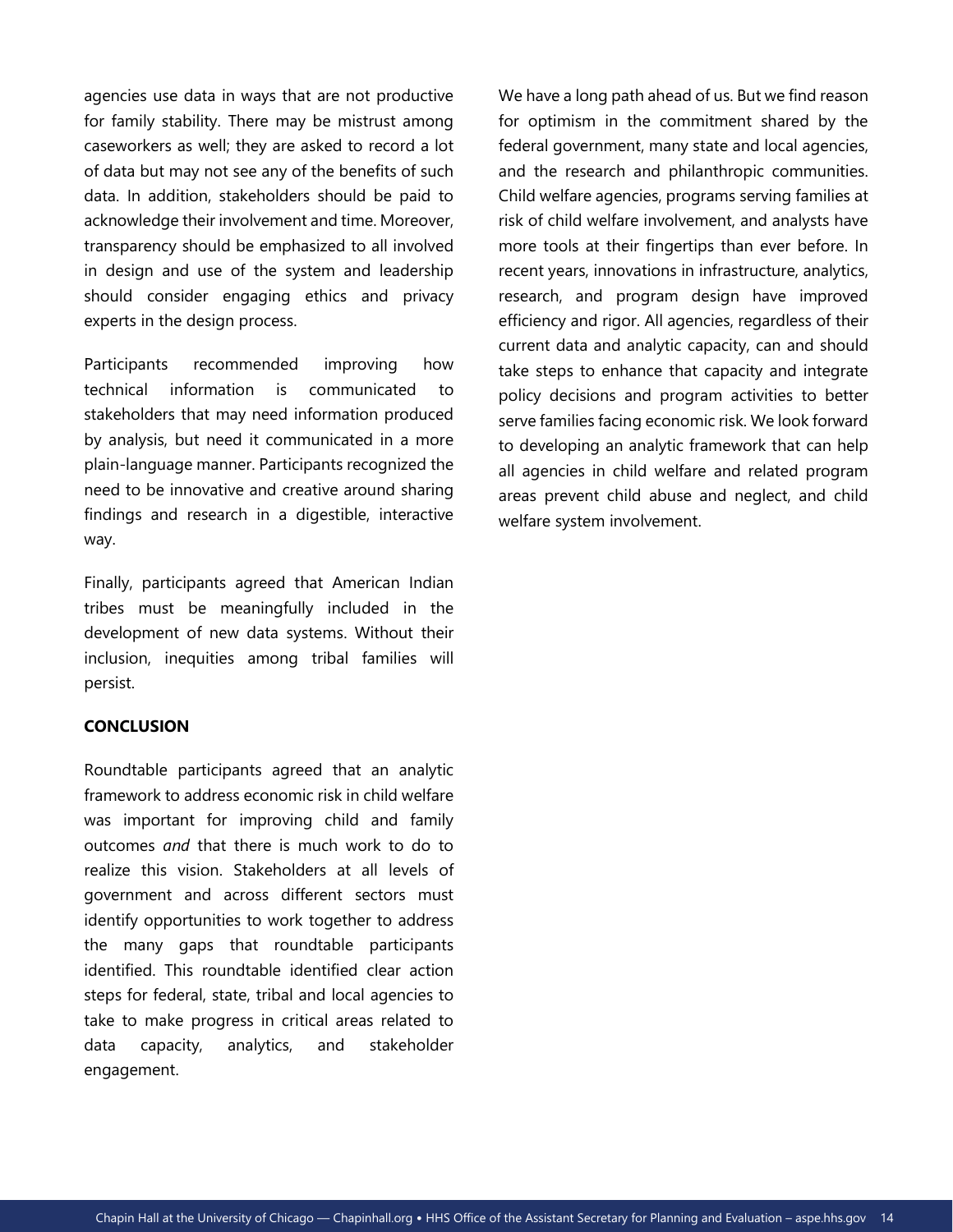### **APPENDIX A Participant List**

Lawrence Berger Associate Vice Chancellor for Research in the Social Sciences University of Wisconsin-Madison

Jennifer Burnszynski Associate Deputy Assistant Secretary for Human Services Policy HHS Office of the Asst. Secretary for Planning and Evaluation

Telisa Burt Social Science Research Analyst Children's Bureau, Administration for Children and Families

Brian Chor Senior Researcher Chapin Hall at the University of Chicago

Brandy Dailey Project Facilitator Predict Align Prevent

Francis Drake Professor Washington University

Dean Duncan Research Professor University of North Carolina at Chapel Hill

Jessica H. L. Elm Health Scientist Centers for Disease Control and Prevention

Richard Epstein Research Professor Northwestern University

Amber Farrell Associate Policy Analyst Chapin Hall at the University of Chicago

Megan Feely Assistant Professor of Community Organizing University of Connecticut

Sarah Font Assistant Professor of Sociology Penn State

Gail Geohagen-Pratt Associate Commissioner New York State Office of Children and Family Services

Lisa Ghartey-Ogundimu Deputy Commissioner New York State Office of Children and Family Services

Robin Ghertner Director of Data and Technical Analysis HHS Office of the Asst. Secretary for Planning and Evaluation

Robert Goerge Senior Research Fellow Chapin Hall at the University of Chicago

Yolanda Green-Rogers Senior Policy Analyst Chapin Hall at the University of Chicago

Jennifer Haight Director, Div. of Performance Measurement and Improvement Children's Bureau, Administration for Children and Families

Malcolm Hale **Statistician** Children's Bureau, Administration for Children and Families

Leanne Heaton Senior Researcher Chapin Hall at the University of Chicago

Kurt Heisler Kurt Heisler Consulting, LLC

Cheri Hoffman Director HHS Office of the Asst. Secretary for Planning and Evaluation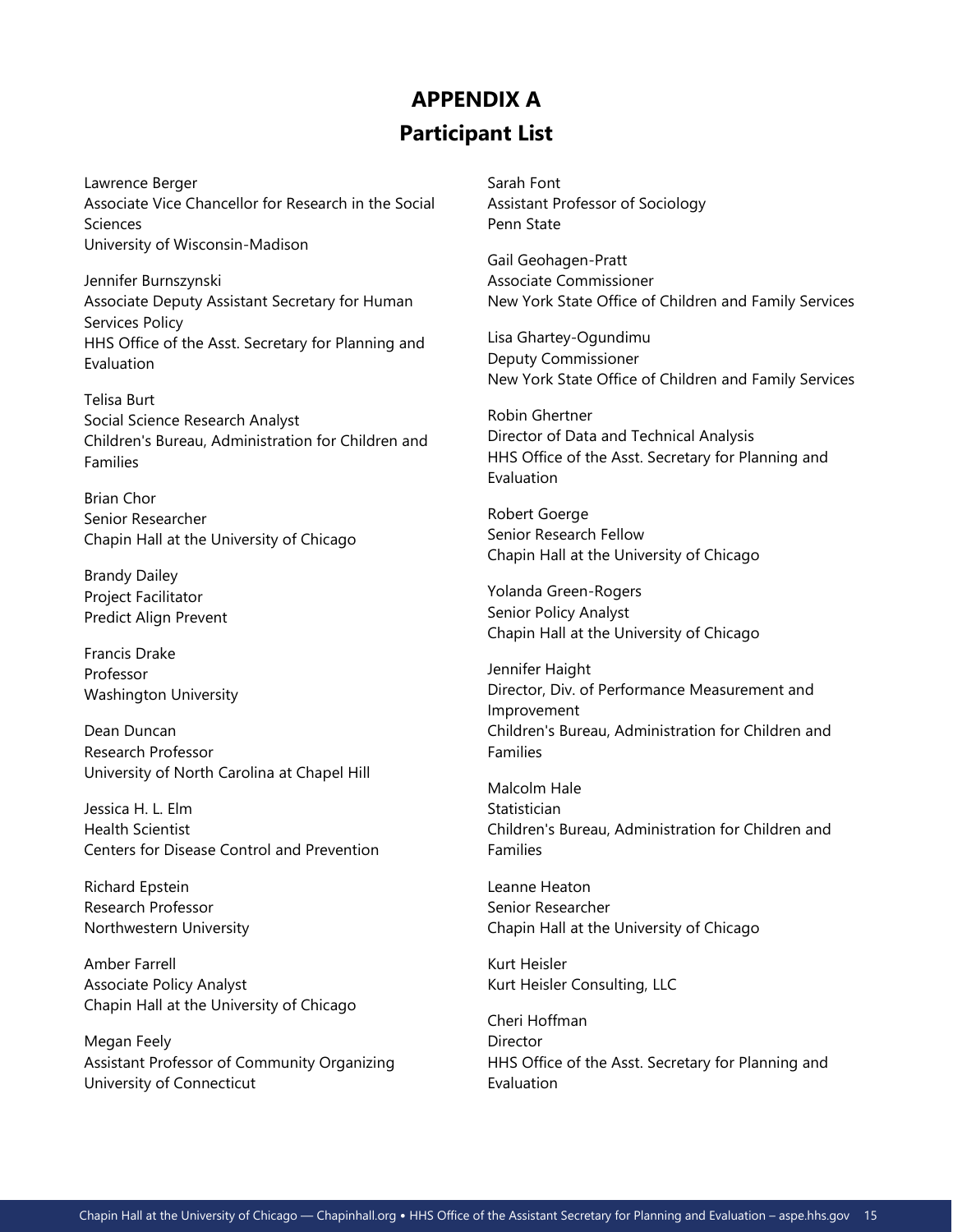Margaret Hunt Director of National Partnerships Casey Family Programs

Kaitlyn Jones Social Science Analyst HHS Office of the Asst. Secretary for Planning and Evaluation

Rebecca Jones-Gaston Child Welfare Director Oregon Department of Human Services

Kiljoong Kim Senior Policy Analyst Chapin Hall at the University of Chicago

Kathryn Kulbicki Social Science Research Analyst Children's Bureau, Administration for Children and Families

Matt Lyons Director of Policy and Research American Public Human Services Association

Emily Madden Social Science Analyst HHS Office of the Asst. Secretary for Planning and Evaluation

Eric Miller Chief of Staff Indiana Department of Child Services

Peter Pecora Managing Director of Research Services Casey Family Programs

Laura Radel Senior Social Science Analyst HHS Office of the Asst. Secretary for Planning and Evaluation

Whitney Rostad Senior Research Associate Casey Family Programs

Kristen Rudlang-Perman Director of Data Analytics and Visualization Casey Family Programs

Joe Ryan Professor of Social Work University of Michigan

Will Schneider Assistant Professor University of Illinois Urbana-Champaign

Michael Stiehl Senior Policy Analyst Chapin Hall at the University of Chicago

Brandi Stocksdale **Director** Baltimore City Department of Social Services

Matthew Walton Research Scientist Kentucky Cabinet for Health and Family Services

Roger Ward Project Manager Ohio Department of Job and Family

Annette Waters Senior Social Science Analyst HHS Office of the Asst. Secretary for Planning and Evaluation

Daniel Webster Senior Project Scientist University of California, Berkeley

Dana Weiner Senor Policy Fellow Chapin Hall at the University of Chicago

Don Winstead Principal and Founder Winstead Consulting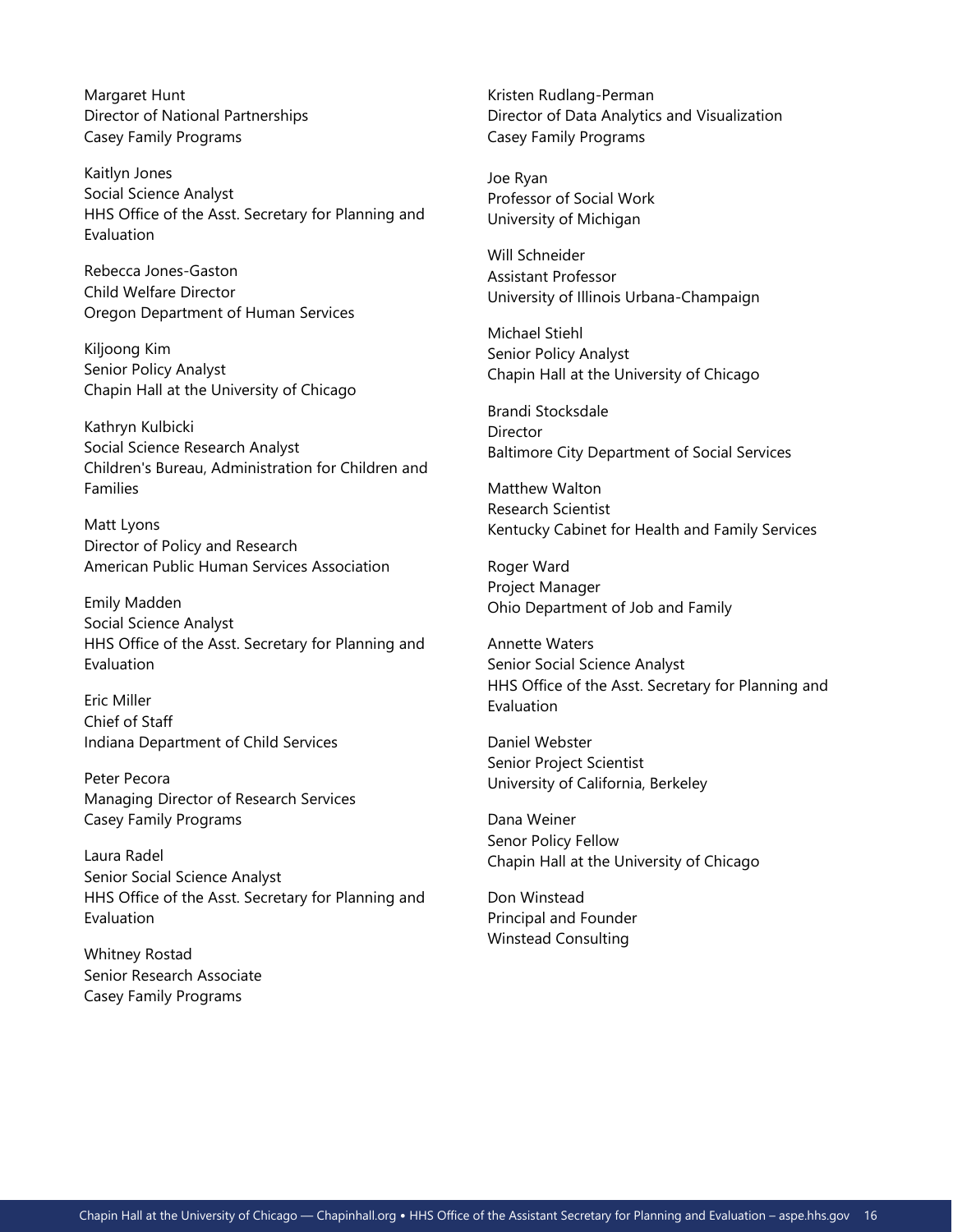# **APPENDIX B**

### **Agenda**

*(note all times EST)* 

### **Day 1: Outline a Framework**

### **1:00-1:15 pm Welcome, Introductions, and Objectives**

- Introduction from Robin Ghertner (ASPE) and Dana Weiner (Chapin Hall)
- Remarks from Associate Commissioner Aysha Schomburg (Children's Bureau)
- Remarks from Bryan Samuels (Chapin Hall)

### **1:15-2:00 pm Orientation**

- "Vision for prevention services." Speakers: Deputy Assistant Secretary for Human Services Policy Miranda Lynch-Smith (HHS-ASPE)
- "Why we need a parallel vision for data and analytics to support the prevention vision." Speaker: Dana Weiner (Chapin Hall)

### **2:00-3:30 pm Session 1: Develop a vision for how real-time analysis can support different child welfare stakeholders in addressing economic risk factors.**

- 2:00-2:45 pm Breakout groups
	- a. What information should the framework provide?
	- b. What should the framework accomplish and for whom?
	- c. Who are the key stakeholders (within and outside of child welfare services, including those with lived experience) who should inform the vision?
- 2:45-3:00 pm Break
- 3-3:30 pm Reconvene

### **3:30-5:00 Session 2: Key elements for an analytic framework.**

- 3:30-4:15 Breakout groups
	- a. Operationalize economic-related factors.
	- b. Data needs What data are needed to input into the tools/methodologies of the framework? What are potential sources of these data? Do the data currently exist, or does some need to be produced?
	- c. Analytic methodologies and tools What methodologies and tools should be included in the framework? How do they inform the issues and stakeholders laid out in Session 1? What is the feasibility of implementing them? How do they interact?
- 4:15-4:30 Break
- 4:30-5:00 Wrap-up discussion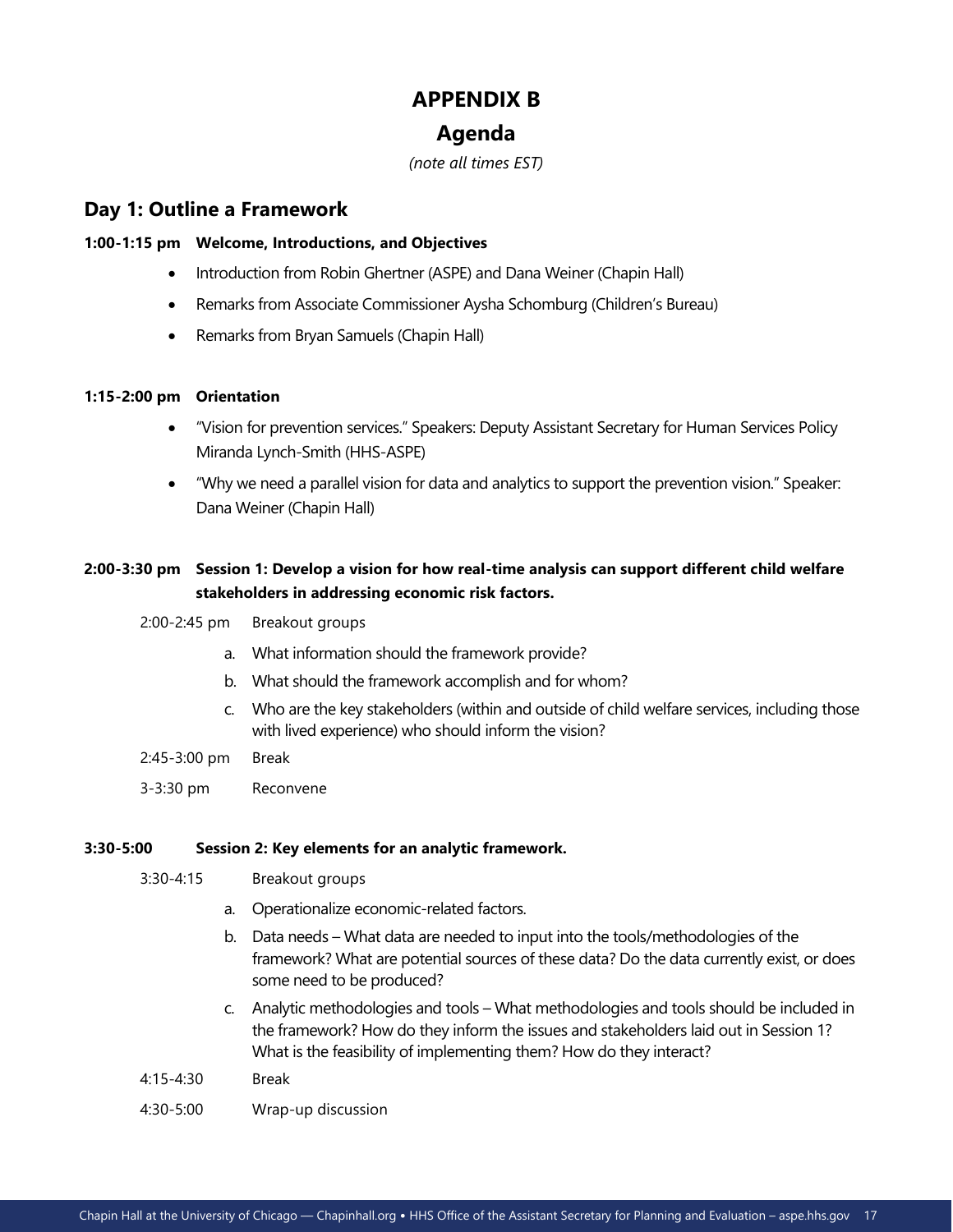### **Day 2: Identify Steps to Develop the Capacity and Infrastructure to Implement the Framework**

### **1:00-1:30 pm Welcome to Day 2**

- o Welcome from Robin Ghertner (ASPE) and Dana Weiner (Chapin Hall)
- o Remarks from David Sanders, Casey Family Programs
- o "Current state of CCWIS and other data integration efforts." Speaker: Emily Madden (ASPE)

#### **1:30-3:00 pm Session 1: How far are we from the vision? What needs to change?**

Breakout group discussion

- a. Data issues: collection, integration, accessibility, privacy
- b. Analytic infrastructure: human capital (agency staffing, research partnerships), IT systems, diffusion of technology
- c. Stakeholder involvement: which stakeholders are and need to be involved, partnerships across service areas/silos
- d. Methodological approaches: innovative strategies to measure, analyze and evaluate

3:00-3:15 pm Break

#### **3:15-4:30 Session 2: Prioritizing Applications**

Which of the opportunities should be prioritized? How do we prioritize them? How will this be different across states.

3:15-3:45 pm – Breakout group discussions

3:45-4:15 pm – Sharing priorities as a group

### **4:15-4:30 pm Closing remarks**